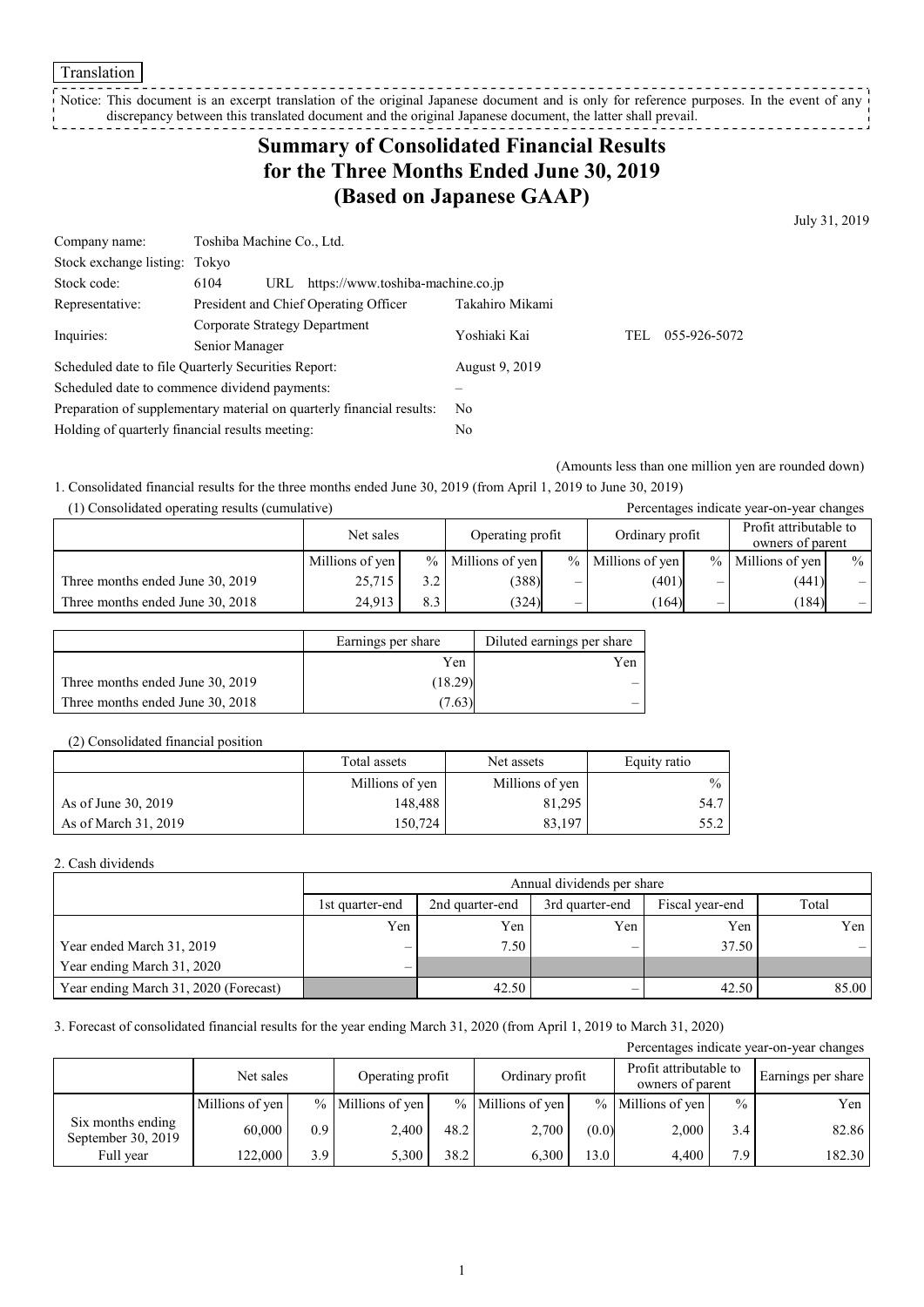| 4. Notes                                                                                                                  |                  |                                                    |                |                   |
|---------------------------------------------------------------------------------------------------------------------------|------------------|----------------------------------------------------|----------------|-------------------|
| (1) Changes in significant subsidiaries during the three months ended June 30, 2019                                       |                  |                                                    |                |                   |
| (changes in specified subsidiaries resulting in the change in scope of consolidation):                                    |                  |                                                    | No             |                   |
| (2) Application of special accounting methods for preparing quarterly consolidated financial statements:                  |                  |                                                    | No             |                   |
| (3) Changes in accounting policies, changes in accounting estimates, and restatement of prior period financial statements |                  |                                                    |                |                   |
| Changes in accounting policies due to revisions to accounting standards and other regulations:                            |                  |                                                    | N <sub>0</sub> |                   |
| Changes in accounting policies due to other reasons:                                                                      |                  |                                                    | No             |                   |
| Changes in accounting estimates:                                                                                          |                  |                                                    |                |                   |
| Restatement of prior period financial statements:                                                                         |                  |                                                    | No             |                   |
| (4) Number of issued shares (common shares)                                                                               |                  |                                                    |                |                   |
| Total number of issued shares at the end of the period (including treasury shares)                                        |                  |                                                    |                |                   |
| As of June 30, 2019                                                                                                       |                  | 29,977,106 shares   As of March 31, 2019           |                | 29,977,106 shares |
| Number of treasury shares at the end of the period                                                                        |                  |                                                    |                |                   |
| As of June 30, 2019                                                                                                       | 5,841,713 shares | As of March 31, 2019                               |                | 5,841,537 shares  |
| Average number of shares during the period (cumulative from the beginning of the fiscal year)                             |                  |                                                    |                |                   |
| Three months ended June 30, 2019                                                                                          |                  | 24,135,441 shares Three months ended June 30, 2018 |                | 24,136,344 shares |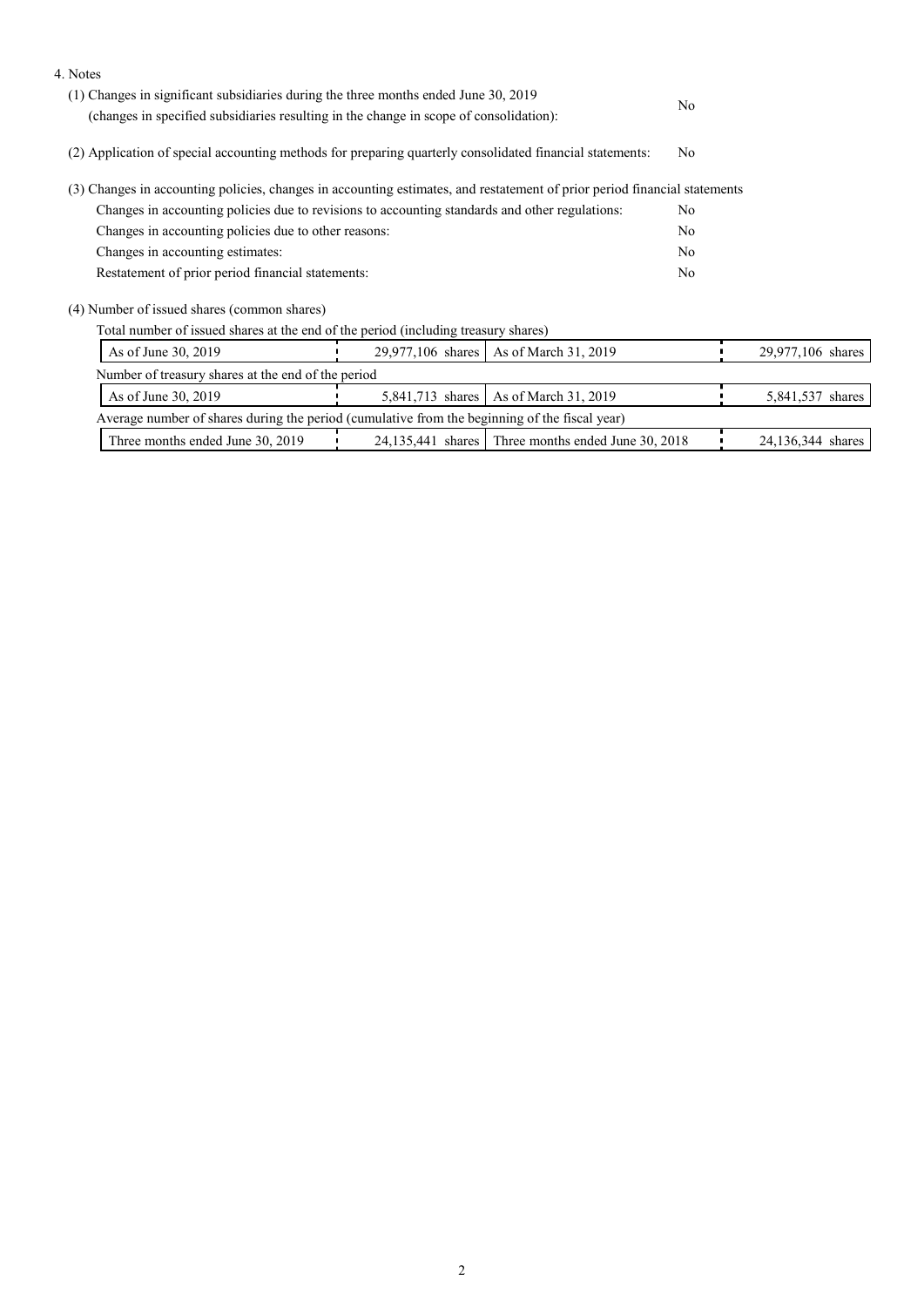## **Quarterly consolidated financial statements**

**Consolidated balance sheets** 

|                                              |                      | (Millions of yen)   |
|----------------------------------------------|----------------------|---------------------|
|                                              | As of March 31, 2019 | As of June 30, 2019 |
| Assets                                       |                      |                     |
| Current assets                               |                      |                     |
| Cash and deposits                            | 25,592               | 24,731              |
| Notes and accounts receivable - trade        | 37,405               | 35,081              |
| Merchandise and finished goods               | 12,153               | 11,091              |
| Work in process                              | 29,793               | 33,593              |
| Raw materials and supplies                   | 73                   | 67                  |
| Other                                        | 3,909                | 2,482               |
| Allowance for doubtful accounts              | (89)                 | (58)                |
| Total current assets                         | 108,838              | 106,990             |
| Non-current assets                           |                      |                     |
| Property, plant and equipment                |                      |                     |
| Buildings and structures                     | 39,350               | 39,096              |
| Accumulated depreciation and impairment loss | (28,052)             | (28,000)            |
| Buildings and structures, net                | 11,297               | 11,095              |
| Machinery, equipment and vehicles            | 24,185               | 24,426              |
| Accumulated depreciation and impairment loss | (21,964)             | (22, 048)           |
| Machinery, equipment and vehicles, net       | 2,220                | 2,377               |
| Land                                         | 6,460                | 6,460               |
| Leased assets                                | 264                  | 262                 |
| Accumulated depreciation and impairment loss | (160)                | (155)               |
| Leased assets, net                           | 104                  | 107                 |
| Construction in progress                     | 130                  | 97                  |
| Other                                        | 7,428                | 7,425               |
| Accumulated depreciation and impairment loss | (6,877)              | (6,895)             |
| Other, net                                   | 550                  | 529                 |
| Total property, plant and equipment          | 20,765               | 20,667              |
| Intangible assets                            |                      |                     |
| Other                                        | 641                  | 609                 |
| Total intangible assets                      | 641                  | 609                 |
| Investments and other assets                 |                      |                     |
| Investment securities                        | 18,379               | 17,967              |
| Long-term loans receivable                   | 16                   | 15                  |
| Deferred tax assets                          | 703                  | 800                 |
| Other                                        | 1,726                | 2,052               |
| Allowance for doubtful accounts              | (345)                | (613)               |
| Total investments and other assets           | 20,479               | 20,220              |
| Total non-current assets                     | 41,885               | 41,498              |
| Total assets                                 | 150,724              | 148,488             |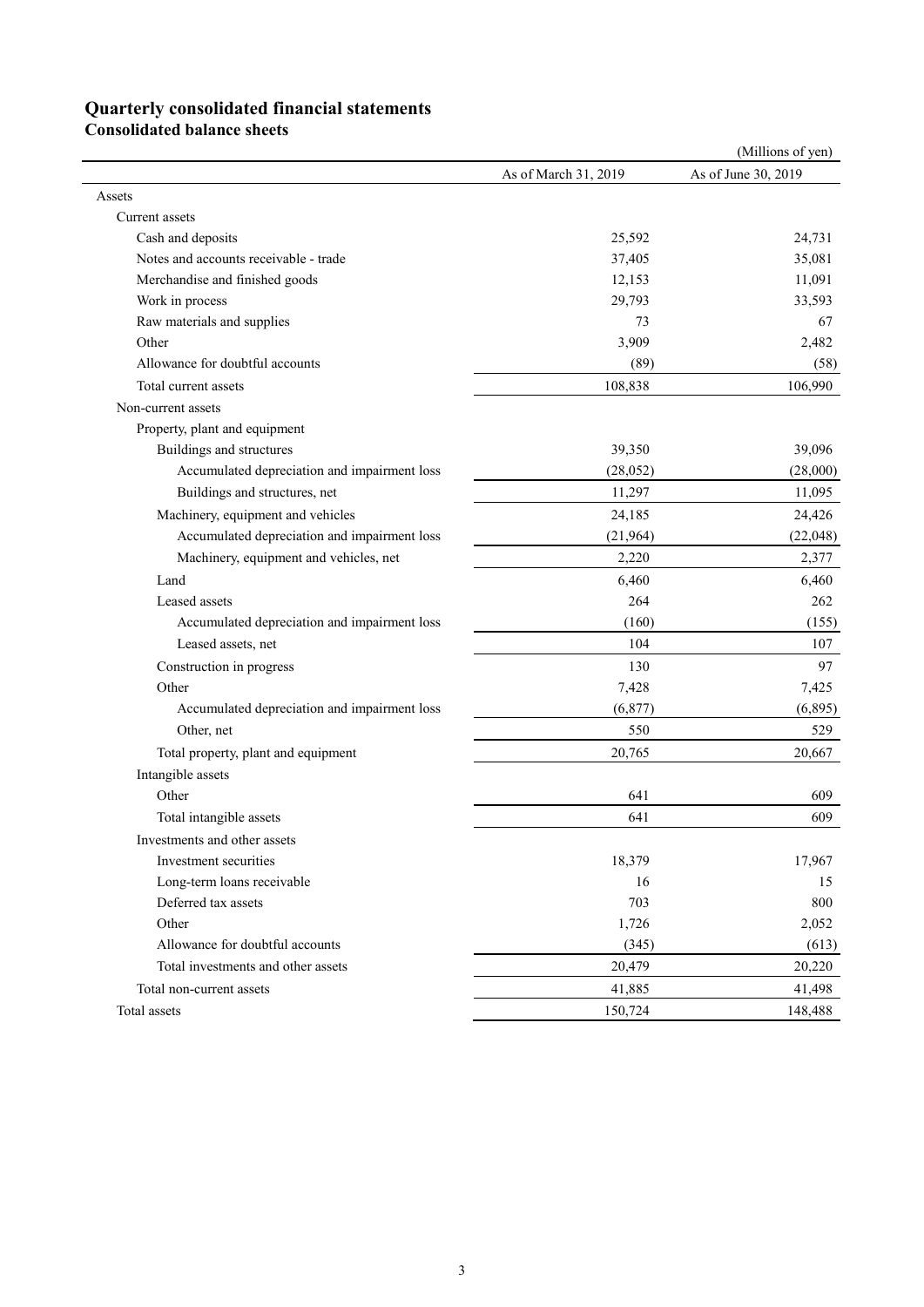| As of March 31, 2019<br>28,207<br>10,090<br>466<br>4,854<br>604<br>7,842 | As of June 30, 2019<br>28,155<br>10,090<br>133<br>3,844<br>643 |
|--------------------------------------------------------------------------|----------------------------------------------------------------|
|                                                                          |                                                                |
|                                                                          |                                                                |
|                                                                          |                                                                |
|                                                                          |                                                                |
|                                                                          |                                                                |
|                                                                          |                                                                |
|                                                                          |                                                                |
|                                                                          |                                                                |
|                                                                          | 8,531                                                          |
| 1,423                                                                    | 1,864                                                          |
| 53,488                                                                   | 53,262                                                         |
|                                                                          |                                                                |
| 4,300                                                                    | 4,300                                                          |
| 5                                                                        | 5                                                              |
| 66                                                                       | 19                                                             |
|                                                                          |                                                                |
|                                                                          | 33                                                             |
| 9,475                                                                    | 9,414                                                          |
| 51                                                                       | 51                                                             |
| 105                                                                      | 106                                                            |
| 14,037                                                                   | 13,931                                                         |
| 67,526                                                                   | 67,193                                                         |
|                                                                          |                                                                |
|                                                                          |                                                                |
| 12,484                                                                   | 12,484                                                         |
| 11,538                                                                   | 11,538                                                         |
| 71,983                                                                   | 70,636                                                         |
| (16, 375)                                                                | (16, 375)                                                      |
| 79,630                                                                   | 78,283                                                         |
|                                                                          |                                                                |
| 2,844                                                                    | 2,729                                                          |
| $\boldsymbol{0}$                                                         |                                                                |
| 1,711                                                                    | 1,235                                                          |
| (988)                                                                    | (953)                                                          |
| 3,566                                                                    | 3,011                                                          |
| 83,197                                                                   | 81,295                                                         |
| 150,724                                                                  | 148,488                                                        |
|                                                                          | 32                                                             |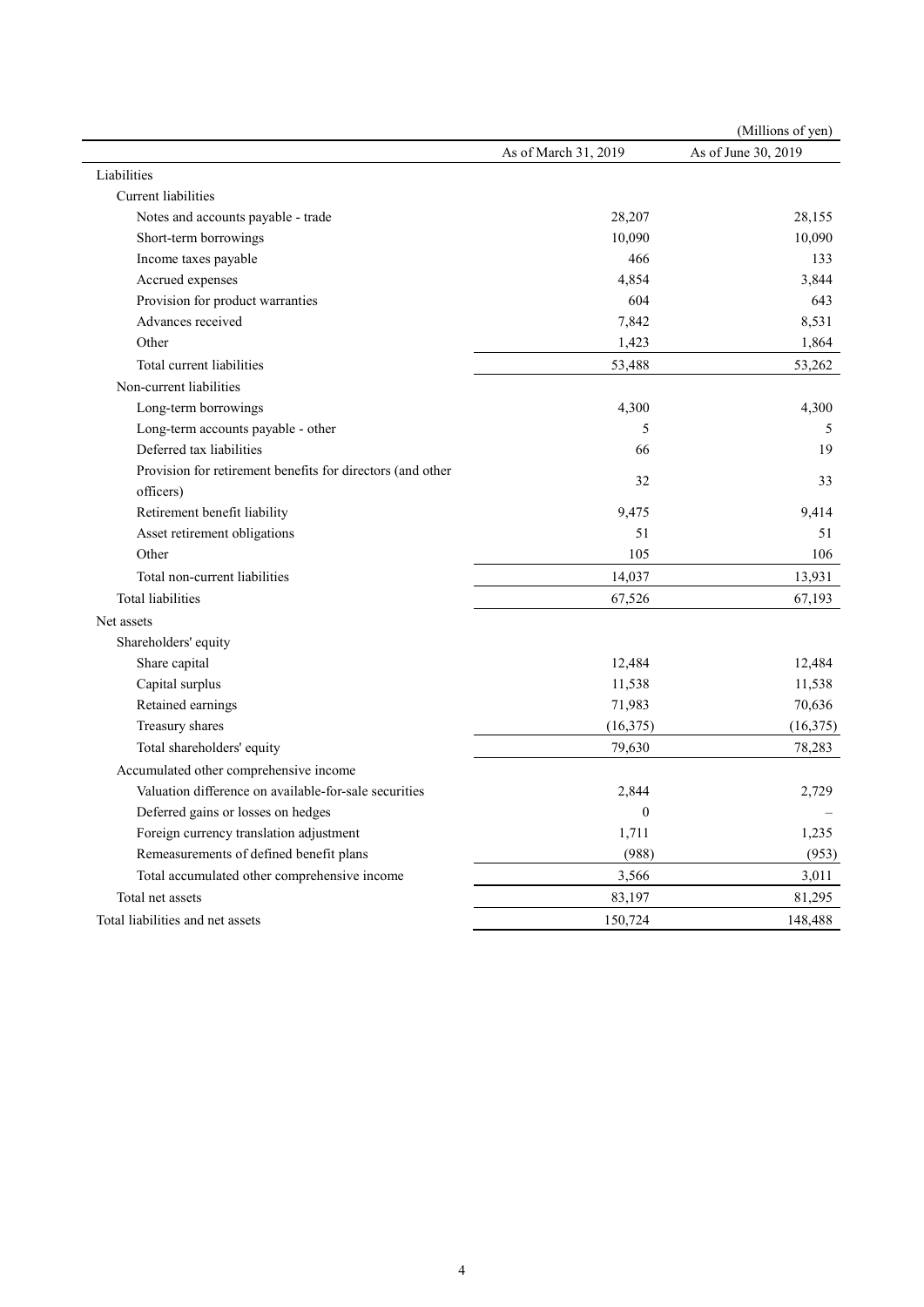### **Consolidated statements of income (cumulative) and consolidated statements of comprehensive income (cumulative)**

**Consolidated statements of income (cumulative)**

|                                                             |                    | (Millions of yen)  |
|-------------------------------------------------------------|--------------------|--------------------|
|                                                             | Three months ended | Three months ended |
|                                                             | June 30, 2018      | June 30, 2019      |
| Net sales                                                   | 24,913             | 25,715             |
| Cost of sales                                               | 18,171             | 18,497             |
| Gross profit                                                | 6,742              | 7,218              |
| Selling, general and administrative expenses                | 7,066              | 7,606              |
| Operating loss                                              | (324)              | (388)              |
| Non-operating income                                        |                    |                    |
| Interest income                                             | 11                 | 14                 |
| Dividend income                                             | 136                | 122                |
| Foreign exchange gains                                      | 225                |                    |
| Rental income                                               | 13                 | 12                 |
| Other                                                       | 97                 | 46                 |
| Total non-operating income                                  | 484                | 196                |
| Non-operating expenses                                      |                    |                    |
| Interest expenses                                           | 20                 | 20                 |
| Brand fee expense                                           | 18                 | 24                 |
| Foreign exchange losses                                     |                    | 37                 |
| Share of loss of entities accounted for using equity method | 232                | 87                 |
| Other                                                       | 53                 | 40                 |
| Total non-operating expenses                                | 325                | 209                |
| Ordinary loss                                               | (164)              | (401)              |
| Extraordinary income                                        |                    |                    |
| Gain on sales of non-current assets                         | $\overline{4}$     |                    |
| Total extraordinary income                                  | $\overline{4}$     |                    |
| <b>Extraordinary losses</b>                                 |                    |                    |
| Loss on disposal of non-current assets                      | $\mathbf{1}$       | 21                 |
| Total extraordinary losses                                  | $\mathbf{1}$       | 21                 |
| Loss before income taxes                                    | (162)              | (422)              |
| Income taxes - current                                      | 232                | 132                |
| Income taxes - deferred                                     | (210)              | (113)              |
| Total income taxes                                          | 21                 | 18                 |
| Loss                                                        | (184)              | (441)              |
| Loss attributable to owners of parent                       | (184)              | (441)              |